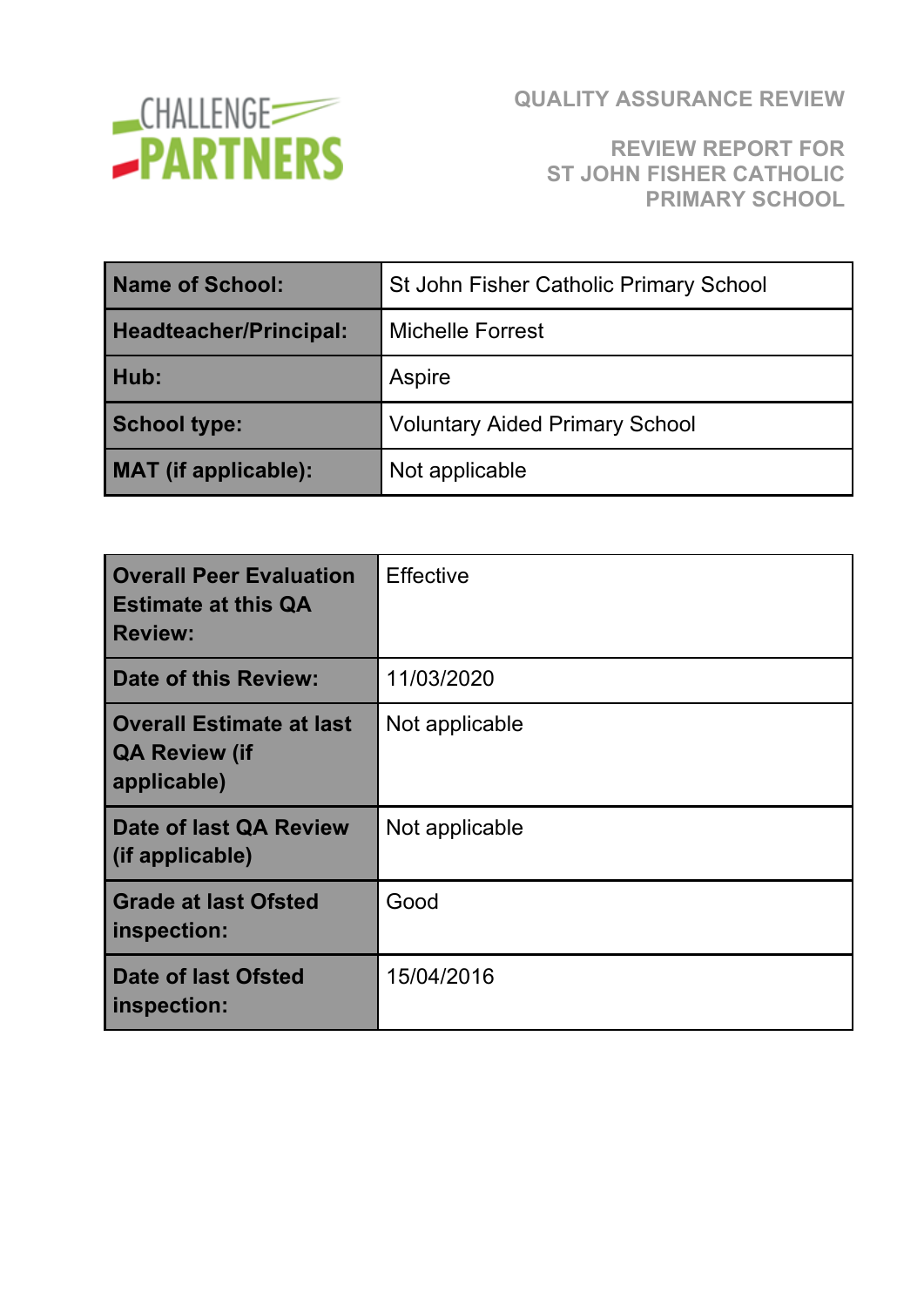

**REVIEW REPORT FOR ST JOHN FISHER CATHOLIC PRIMARY SCHOOL**

#### **Quality Assurance Review**

The review team, comprising host school leaders and visiting reviewers agree that evidence indicates these areas are evaluated as follows:

| <b>Leadership at all levels</b>                                                                             | <b>Effective</b> |
|-------------------------------------------------------------------------------------------------------------|------------------|
| <b>Quality of provision and outcomes</b> Effective                                                          |                  |
| AND                                                                                                         |                  |
| <b>Quality of provision and</b><br>outcomes for disadvantaged<br>pupils and pupils with additional<br>needs |                  |
| Area of Excellence (if applicable)                                                                          | Accredited       |
| Previously accredited valid Areas<br>of Excellence (if applicable)                                          | Not applicable   |
| <b>Overall Peer Evaluation Estimate</b>                                                                     | Effective        |

*Please note that a Challenge Partners Quality Assurance Review is not equivalent to an Ofsted inspection, and agreed peer evaluation estimates from the review are not equivalent to Ofsted judgements.*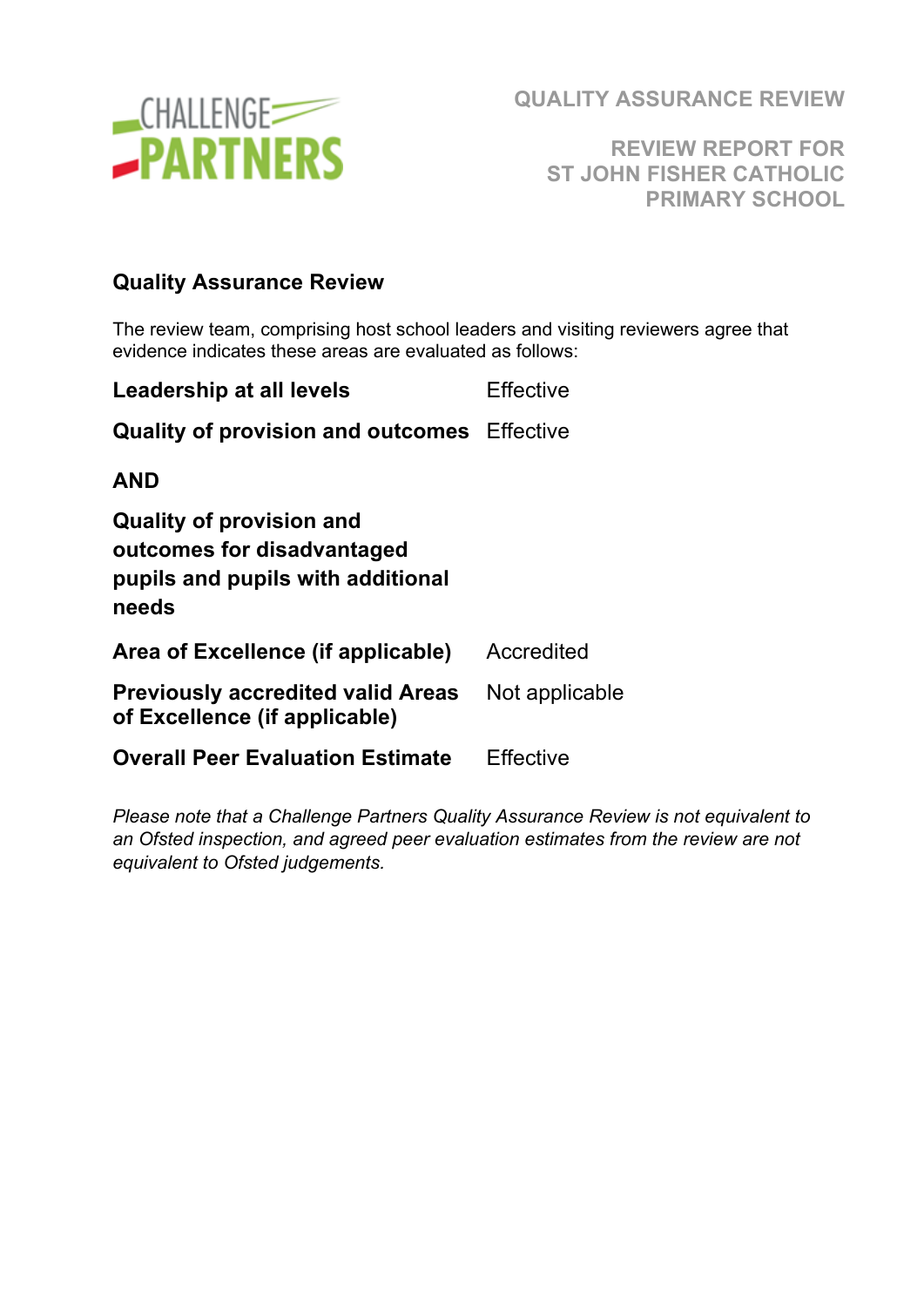

**REVIEW REPORT FOR ST JOHN FISHER CATHOLIC PRIMARY SCHOOL**

### **1. Context and character of the school**

St John Fisher is a small but growing one-form entry primary school which provides wrap around care. A 30-place nursery offering 30-hour provision was opened on site by the school in January 2019. This, along with the raised profile of the school, has had a significant impact on increasing pupil numbers.

The proportion of disadvantaged pupils is well below the national average, as is the proportion of pupils requiring support for special educational needs and/or disabilities (SEND). The proportion of pupils with an education, health and care plan is similar to the national average. Stability of the school population is slightly below that seen nationally and deprivation for the school population is higher than that of the locality. The proportion of pupils who speak English as an additional language is low.

Pupils are provided with specialist science, music, computing and modern foreign language teaching and opportunities are provided for talented pupils to develop their skills further. St John Fisher works closely with other schools in the local authority and leads on areas of professional development such as wellbeing, for which they have gained a national award.

### **2.1 Leadership at all levels - What went well**

- Leaders at all levels have a clear ambition to ensure that the school vision, created jointly by all stakeholders, has a dynamic impact upon culture, curriculum and standards. Everyone in the school community is challenged to reach their full potential and 'shine' through the school aims of 'engagement, high expectations, respect and dignity'. They are delivered through the curriculum, underpinning all aspects of school life and reinforced by the strong Catholic ethos.
- 'Learning powers', including perseverance and collaboration, are constantly emphasised by staff and they embed the aims of the vision. Consequently, pupils become resilient and confident learners.
- Teachers' subject knowledge is strong. A wealth of purposeful training opportunities, including coaching partners, supports teachers' professional development. Work with other schools in areas such as moderation and subject leadership, along with staff forums where teachers and teaching assistants make presentations to colleagues on areas of expertise or interest, also enhance professional development.
- Links with the church and local community are strong. Key Stage 2 pupils often lead mass in church, whilst Key Stage 1 pupils deliver assemblies for parents and visitors. Each class is challenged to 'make a difference' as part of a community campaign. In Year 5, this involved delivering leaflets in the local area to offer free bird boxes pupils had made through a project with a local high school.
- Provision for wellbeing is strong and takes high priority. This includes an annual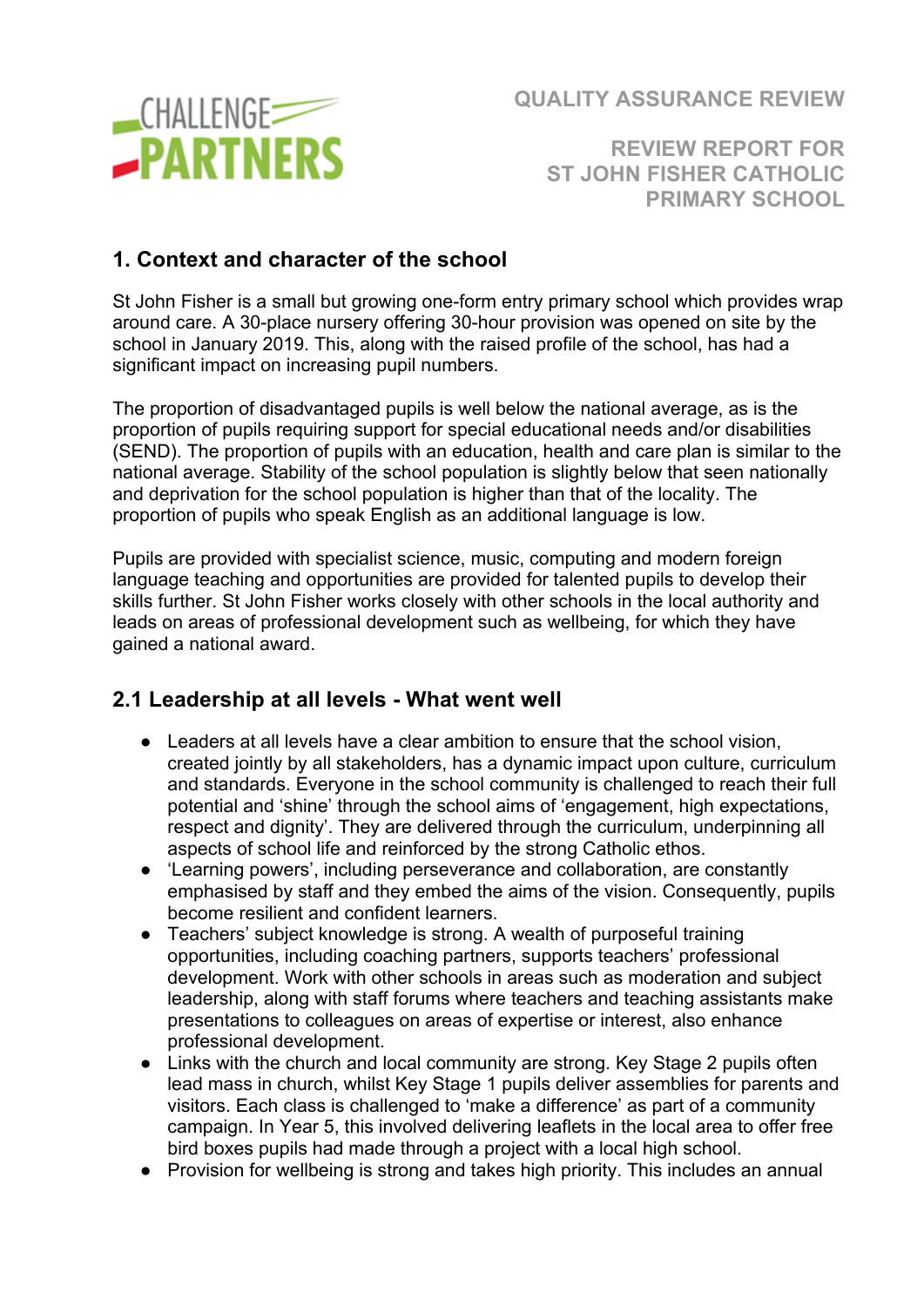

**REVIEW REPORT FOR ST JOHN FISHER CATHOLIC PRIMARY SCHOOL**

inset day dedicated to wellbeing. Leaders have reviewed the marking policy to include more verbal feedback; the monitoring policy has been revised and pupil data is now collected termly rather than half termly.

- Pupils are carefully identified for additional support, challenge and intervention from detailed tracking of outcomes. Teachers take ownership of these and are accountable through pupil progress meetings.
- A range of enrichment opportunities enhance learning very effectively and develop pupils' cultural capital. These include a Year 2 visit to Crosby beach to support learning about the seaside and trips to the theatre. The wide variety of extra-curricular clubs has a high uptake and further opportunities are provided for target group challenges, including times tables and greater depth mathematics.
- British Council links have enabled connections with a school in India. The planned exchange visits of staff and other developing international links are establishing a strong global dimension to the already well-enriched curriculum.
- Parents are immediately welcomed to the school family. This important relationship continues throughout their child's school journey. They also participate in a range of events, parent workshops and family learning.
- Pupils are prepared well for their transfer to high school through liaison and the specialist teaching they already receive in some subjects.

### **2.2 Leadership at all levels - Even better if…**

- …leaders ensured that there was greater clarity in how SMSC, British Values and PSHE are interwoven through the curriculum.
- …subject leaders supported staff in quality assuring the sequence of lessons before teaching begins.

### **3.1 Quality of provision and outcomes - What went well**

- A strong focus on communication and language skills in Nursery ensures that, as children progress through their Reception year, literacy and numeracy skills are developed well. Consequently, by the end of Reception, the proportion of children meeting the early learning goals in literacy and mathematics is above the national average, as is their good level of development (GLD). This sound progress continues in Year 1, where the proportion of pupils meeting the expected standard in phonics is above that seen nationally.
- At Key Stage 1, the proportion of pupils meeting age related expectations in 2019 in reading, writing and mathematics was above the national average. Progress made by the end of Key Stage 2 in reading has been well above that seen nationally for the last three years, leading to above average attainment at both age related expectations and the higher standard. Prior to a dip in progress in 2019, there was also strong progress in mathematics. In 2019, pupils made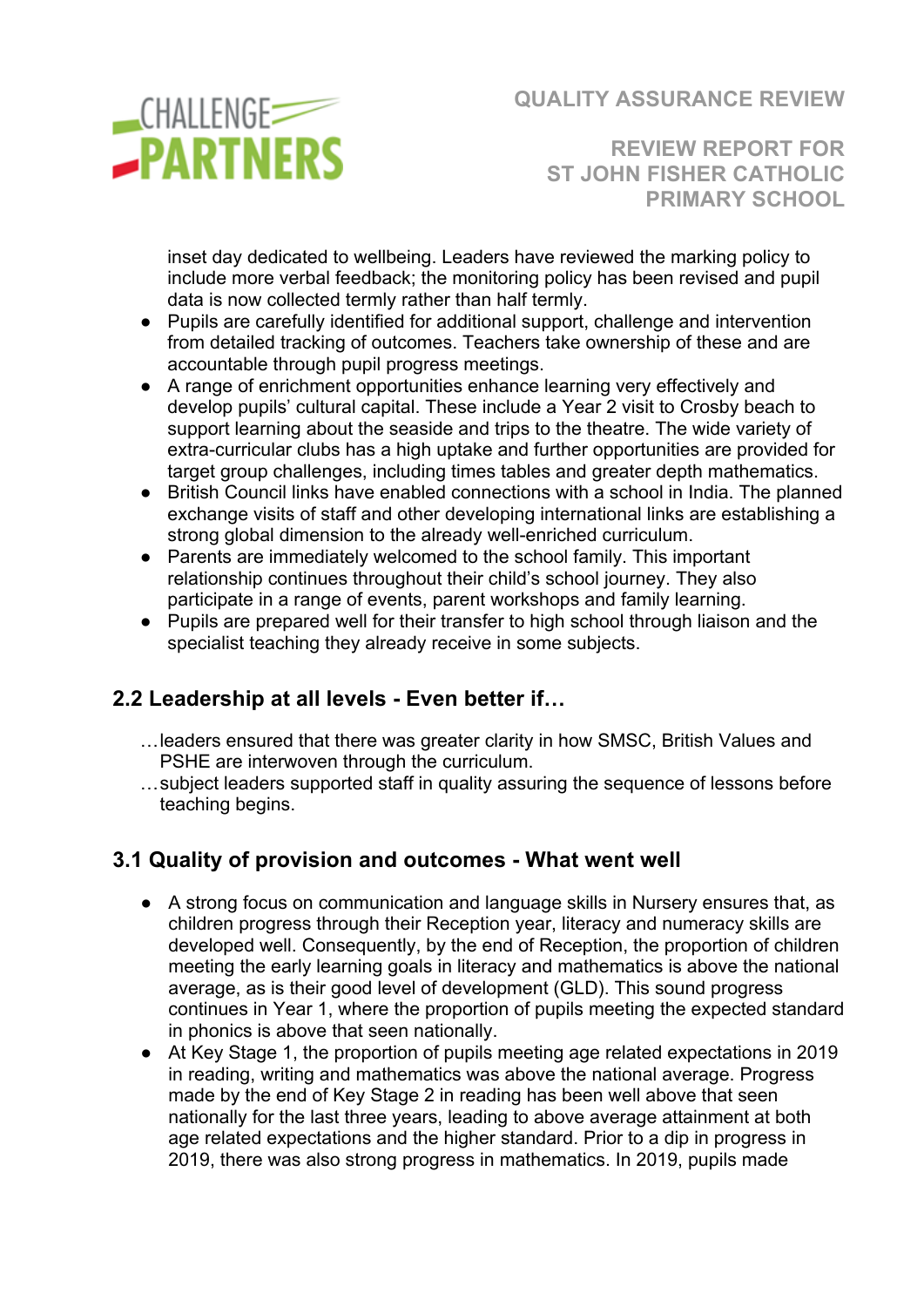

**REVIEW REPORT FOR ST JOHN FISHER CATHOLIC PRIMARY SCHOOL**

average progress in writing to achieve broadly in line with national age related expectations.

- Phonics outcomes are high because pupils are regularly assessed and appropriately grouped to meet their needs and address any barriers to learning. Once Year 2 pupils are fluent in phonics, their learning is rapidly moved on to develop comprehension skills. A love of reading is fostered through a reading spine which includes a range of high quality texts, a well-stocked and attractive library and adults reading daily to pupils. A clear whole school reading strategy, reinforced through homework, provides regular and consistent opportunities to explain, retrieve and interpret information.
- 'Power Maths' has been introduced to develop the school's mastery approach further. This is currently being embedded across the school. Working walls and practical resources are used well to support mathematical learning for pupils of all abilities as they utilise concrete, abstract and pictorial methods. Work with the local mathematics hub supports this well and provides relevant professional development for staff.
- A well-designed revised curriculum, incorporating cross-curricular links and enrichment opportunities, is currently being embedded throughout the school. For example, the Year 3 topic on Ancient Greece is linked to a focus on Greece in geography, Greek myths as core texts and re-telling Greek myths in writing. Driven by high quality literature, the curriculum was carefully created with the involvement of all staff and identifies detailed knowledge and skills progression in every subject.
- A range of teaching strategies are used skilfully. For example, paired talk is used effectively to enhance 'learning powers', deepen thinking and develop listening skills. Consequently, from an early age, children's resilience and independence are developed. This was evident in Reception as a group of children following a recipe considered and explored where they might find the stones they needed to make Gruffalo cookies. Effective, open-ended questioning, reinforcement of learning through knowledge organisers and vocabulary mats support learning well. Modelling and opportunities to build on prior learning also ensure that pupils are engaged in their learning and display positive behaviours.
- Pupils care about their school, they take a pride in their work and appreciate the supportive, caring relationships that exist across the school. Consequently, pupils want to come to school. Their attitudes to learning are very positive and attendance is above the national average.

### **3.2 Quality of provision and outcomes - Even better if…**

- …an increased proportion of pupils reached greater depth at Key Stage 1 and the higher standard at Key Stage 2, especially in writing.
- …long term curriculum planning made links between year groups visually explicit.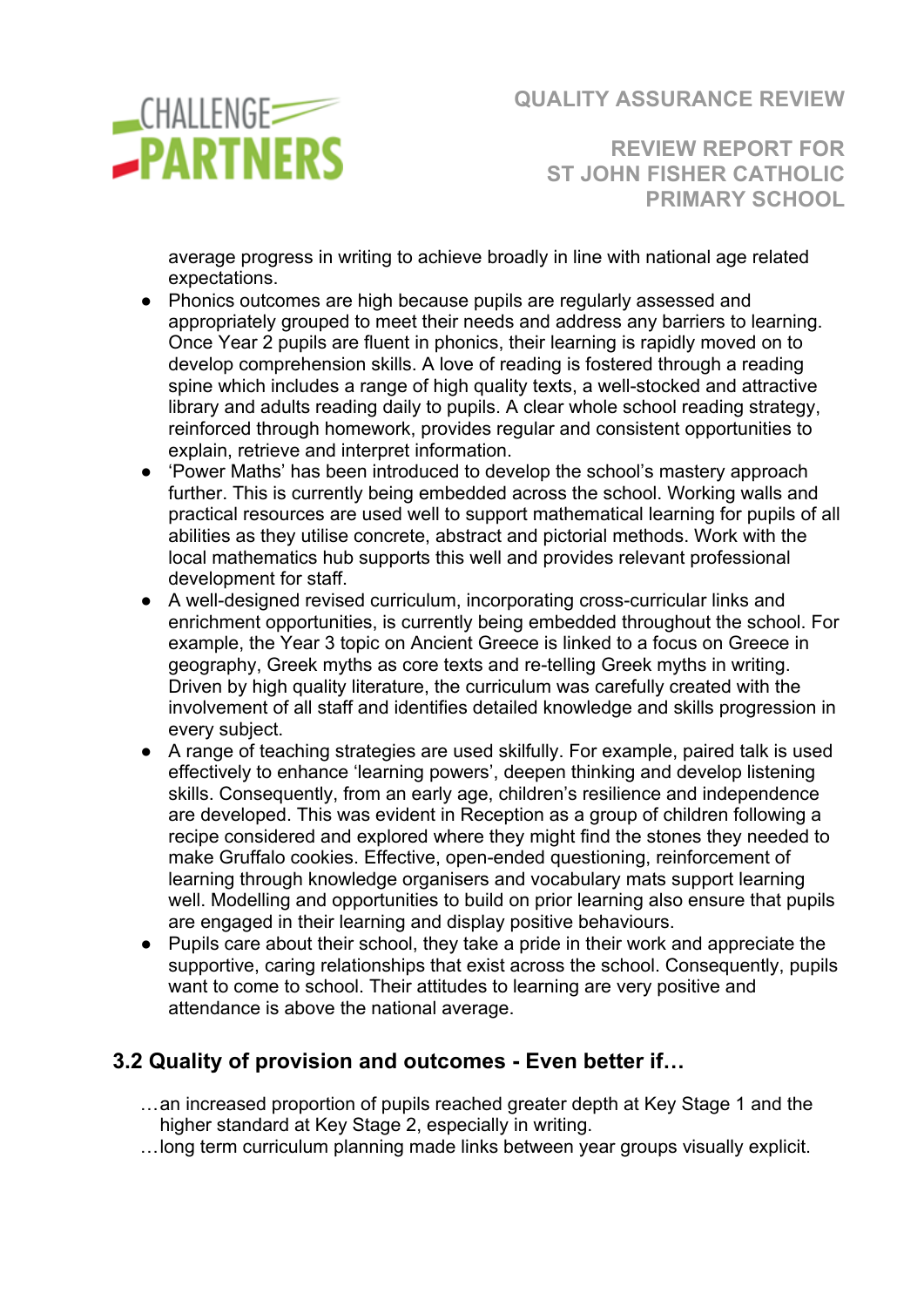

**REVIEW REPORT FOR ST JOHN FISHER CATHOLIC PRIMARY SCHOOL**

## **4.1 Quality of provision and outcomes for disadvantaged pupils and pupils with additional needs - What went well**

- Leaders have placed significant focus through the school's vision and aims on removing barriers to learning for disadvantaged pupils so that their resilience and self-esteem is developed well. Consequently, this small proportion of pupils makes at least expected progress from their starting points. They articulate their learning well and work in books demonstrates the same expectation as for their non-disadvantaged peers.
- The suitably adapted curriculum enables all pupils to access and enjoy learning. Therefore, behaviour for learning of all pupils is equally strong.
- Rigorous tracking of progress and attainment with regular pupil progress meetings ensures that the needs of disadvantaged pupils and pupils with SEND are carefully identified. These are then addressed through both quality first teaching, adapted to need, and also targeted interventions delivered by skilled staff. 'Preteach' and 'keep-up' sessions also support these pupils effectively. Phonics lessons very specifically target individual requirements and staff use a bank of strategies to include and engage those who find it difficult to focus.
- Barriers to learning are identified early because leaders and teachers work closely with families and get to know them well. Personal provision plans and individual raising attainment plans are clear and specific so that support is carefully focused and monitored. Parents of pupils with SEND or those who have vulnerabilities work in partnership with the school to help their child. Additional support and specific assessments are also provided by a specialist SEND teacher who works with the school. Consequently, SEND pupils make appropriate progress.
- The take up of extra-curricular activities for disadvantaged pupils and those with SEND is monitored and encouraged. All pupils are provided with equal opportunity for curriculum enrichment visits and supported with this, where necessary.
- As pupils with SEND or other vulnerabilities move on to high school, additional liaison and support enable the best possible transition.

### **4.2 Quality of provision and outcomes for disadvantaged pupils and pupils with additional needs - Even better if…**

…the proportion of disadvantaged pupils reaching the higher standard by the end of Key Stage 2 was closer to the national average.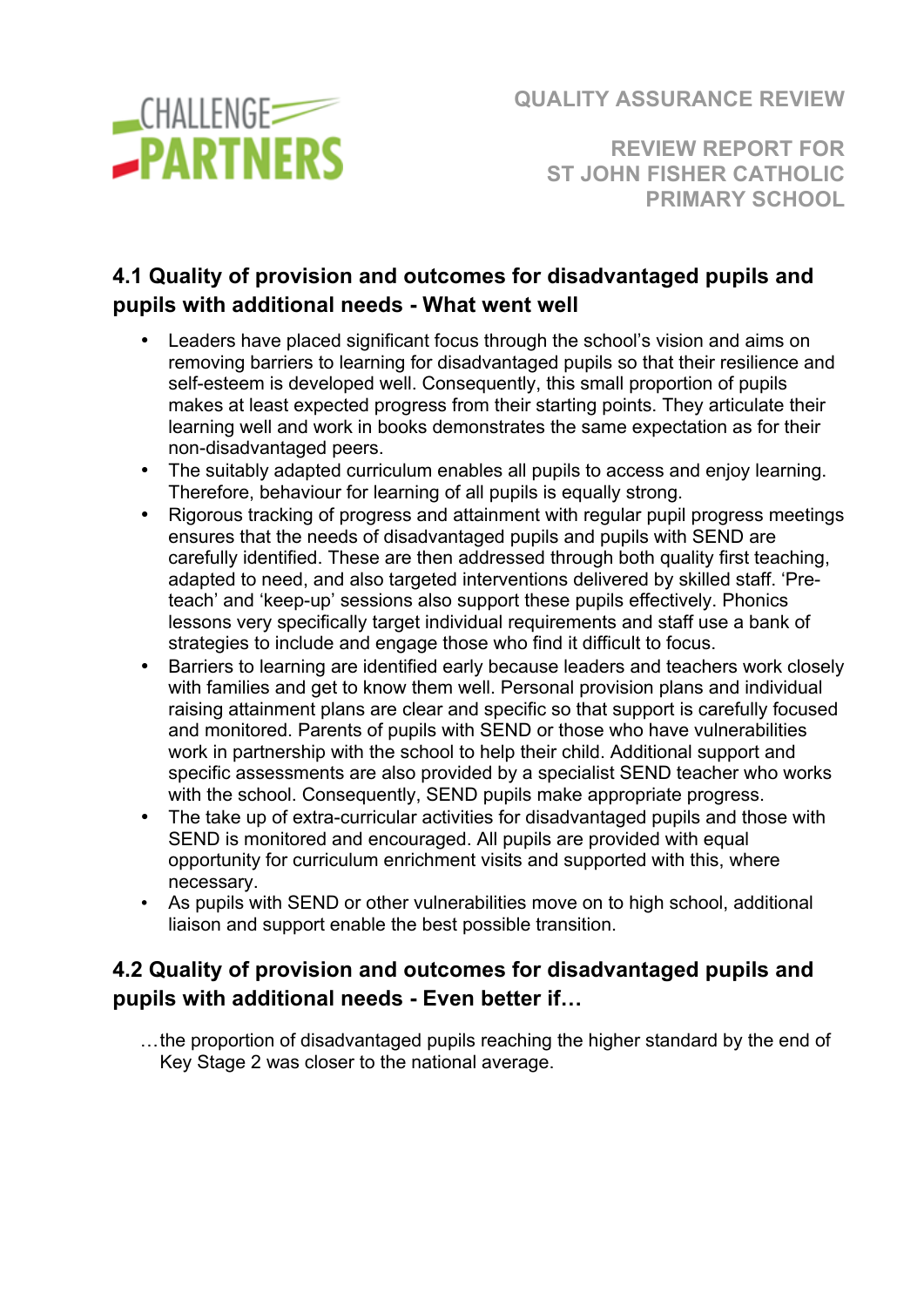

**REVIEW REPORT FOR ST JOHN FISHER CATHOLIC PRIMARY SCHOOL**

**5. Area of Excellence** 

## **Accredited Driving culture and curriculum through your vision.**

# **5.1 Why has this area been identified as a strength? What actions has the school taken to establish expertise in this area?**

All stakeholders have together created a shared vision through which everyone is enabled to 'shine'. This vision is at the heart of the school and drives everything it does. Pupils, staff, governors and parents know that this is what they strive for. The vision is driven by explicit aims of 'engagement, high expectation, resilience and dignity'. These flow through the daily life and culture of the school and are constantly reinforced by all staff. When policies are created or revised and the curriculum planned, the question of how a decision is going to support the school to achieve its vision, is always asked. It sits at the heart of the school's positive behaviour policy and is referred to constantly with pupils. Worship, assemblies, professional development, the school development plan and governor action plan are all underpinned by this vision, aims and the Catholic ethos. It is interwoven through the code of conduct expected of all stakeholders and through expectations and relationships with parents. A focus on the 'learning powers' of empathy and listening, questioning and reasoning, collaboration, planning, imagining, perseverance, revising and absorption, supports the achievement of the vision. Pupils are reminded of these 'learning powers' and praised for displaying them as they work and socialise. Consequently, resilience and independence are developed well in enabling pupils to 'shine'.

Expertise has been developed because all stakeholders have been involved from the outset and are therefore partners in creating the vision. Consultation and collaboration have been key to gathering and refining information. Therefore, whatever is being developed is created from a common understanding of how it fits within the vision. All professional development is related back to this. Senior leaders support middle leaders, who in turn support staff, to ensure that at all levels there is the same consistent message. Any next step actions for the school have the vision embedded and new staff are provided with clear induction and support so that they are quickly immersed in this shared culture and common understanding. The rapidity with which two relatively new senior leaders have become experts in promoting and supporting this strategy is testimony to the robust and long-term sustainability of the area of excellence.

### **5.2 What evidence is there of the impact on pupils' outcomes?**

Having the school's vision at the heart of school improvement and central to all decision making ensures consistency. Consequently, the good level of development for children